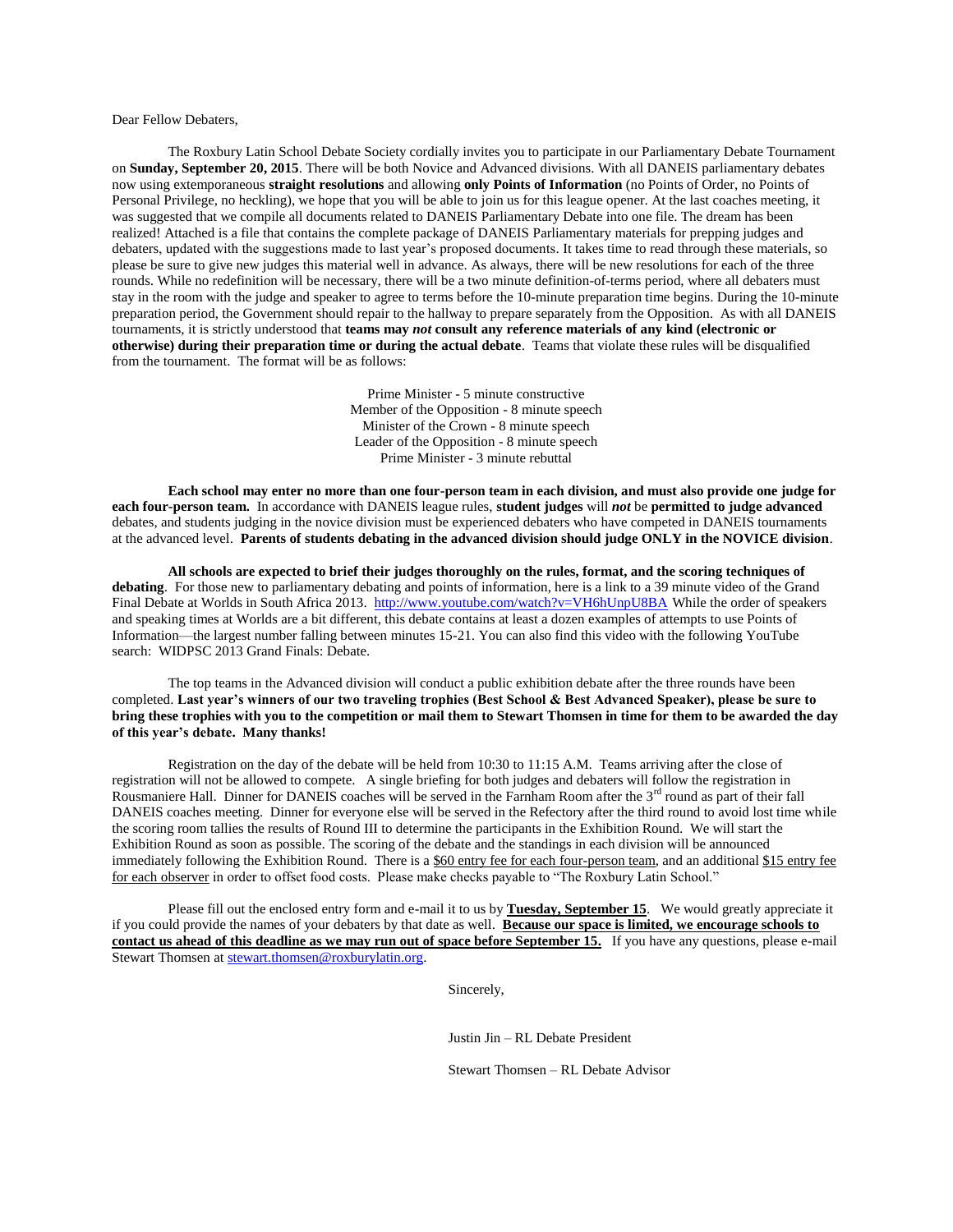## **ROXBURY LATIN PARLIAMENTARY DEBATE TOURNAMENT**

#### **Sunday, September 20, 2015**

## **Entry Form**

### **MUST BE RETURNED BY SEPTEMBER 15, 2015**

\_\_\_\_\_\_\_\_\_\_\_\_\_\_\_\_\_\_\_\_\_\_\_\_\_\_\_\_\_\_\_\_\_\_\_\_\_\_\_\_\_\_\_\_\_\_\_\_\_\_\_\_\_\_\_\_\_\_\_\_\_\_\_\_\_\_\_\_\_\_\_\_

School

We will enter one team in the:

**\_\_\_\_\_** Advanced Division

\_\_\_\_\_ Novice Division

\_\_\_\_\_ We will not be able to attend.

In addition to our debaters and judges, we will bring \_\_\_\_\_extra individuals as observers.

\_\_\_\_\_ We will pay our fees at the Tournament.